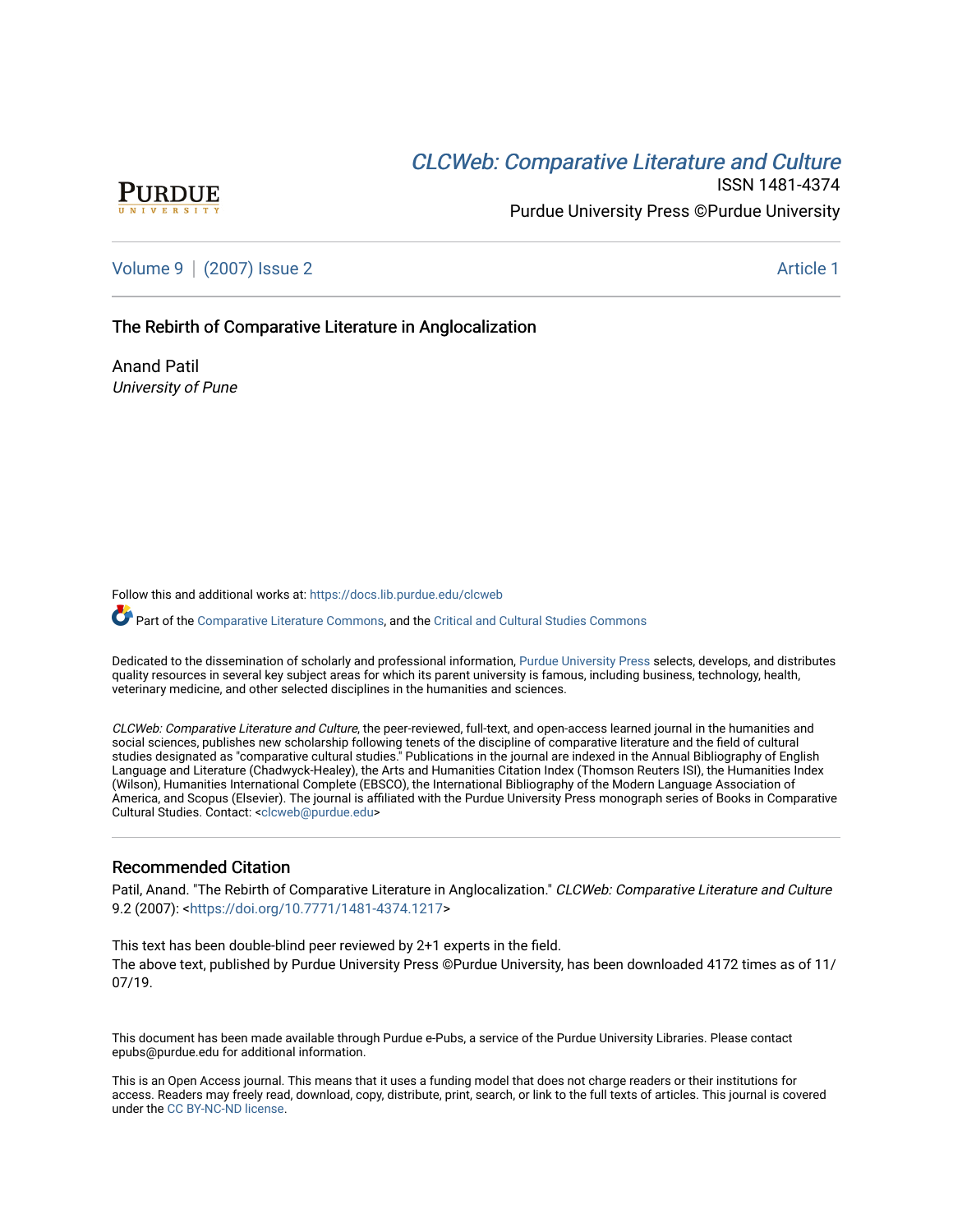**PURDUE** 

UNIVERSITY PRESS <http://www.thepress.purdue.edu>



ISSN 1481-4374 <http://docs.lib.purdue.edu/clcweb> Purdue University Press ©Purdue University

CLCWeb: Comparative Literature and Culture, the peer-reviewed, full-text, and open-access learned journal in the humanities and social sciences, publishes new scholarship following tenets of the discipline of comparative literature and the field of cultural studies designated as "comparative cultural studies." In addition to the publication of articles, the journal publishes review articles of scholarly books and publishes research material in its Library Series. Publications in the journal are indexed in the Annual Bibliography of English Language and Literature (Chadwyck-Healey), the Arts and Humanities Citation Index (Thomson Reuters ISI), the Humanities Index (Wilson), Humanities International Complete (EBSCO), the International Bibliography of the Modern Language Association of America, and Scopus (Elsevier). The journal is affiliated with the Purdue University Press monograph series of Books in Comparative Cultural Studies. Contact: <clcweb@purdue.edu>

#### Volume 9 Issue 3 (September 2007) Article 1 Anand Patil, "The Rebirth of Comparative Literature in Anglocalization" <http://docs.lib.purdue.edu/clcweb/vol9/iss2/1>

Contents of CLCWeb: Comparative Literature and Culture 9.2 (2007) <http://docs.lib.purdue.edu/clcweb/vol9/iss2/>

Abstract: Anand Patil examines in his paper, "The Rebirth of Comparative Literature in Anglocalization," the debates on effects of "globalization" on literary studies and "cultures" in India. The focus of his comparative scrutiny follows the debate about the "death" of comparative literature. Patil re-imagines the rebirth of interdisciplinarity, a basic tenet of the discipline of comparative literature and a characteristic of globalization. He has coined the term "Anglocalization" to analyze the complexity of the effects of globalization in the multilingual and multicultural situation of the subcontinent. The term is used to describe a tripartite process: Anglicization by global English, economic liberation, and privatization and localization. These characteristics exhibit the next phase of increased acculturation on the post-colonial subcontinent. Society, as well as humanities scholarship, are divided in two zones: the special economic zones of the privileged few and the rest of India with increasing population of the poor. As a result, generic hybridism exhibits crucial transformations in a formerly static society unevenly modernized on the colonial background. The fear of the death of languages and cultures reigns supreme. This has created an opportunity to revive comparative literature with a firm faith in Indian philosophy of reincarnation and more tolerant interdisciplinarity.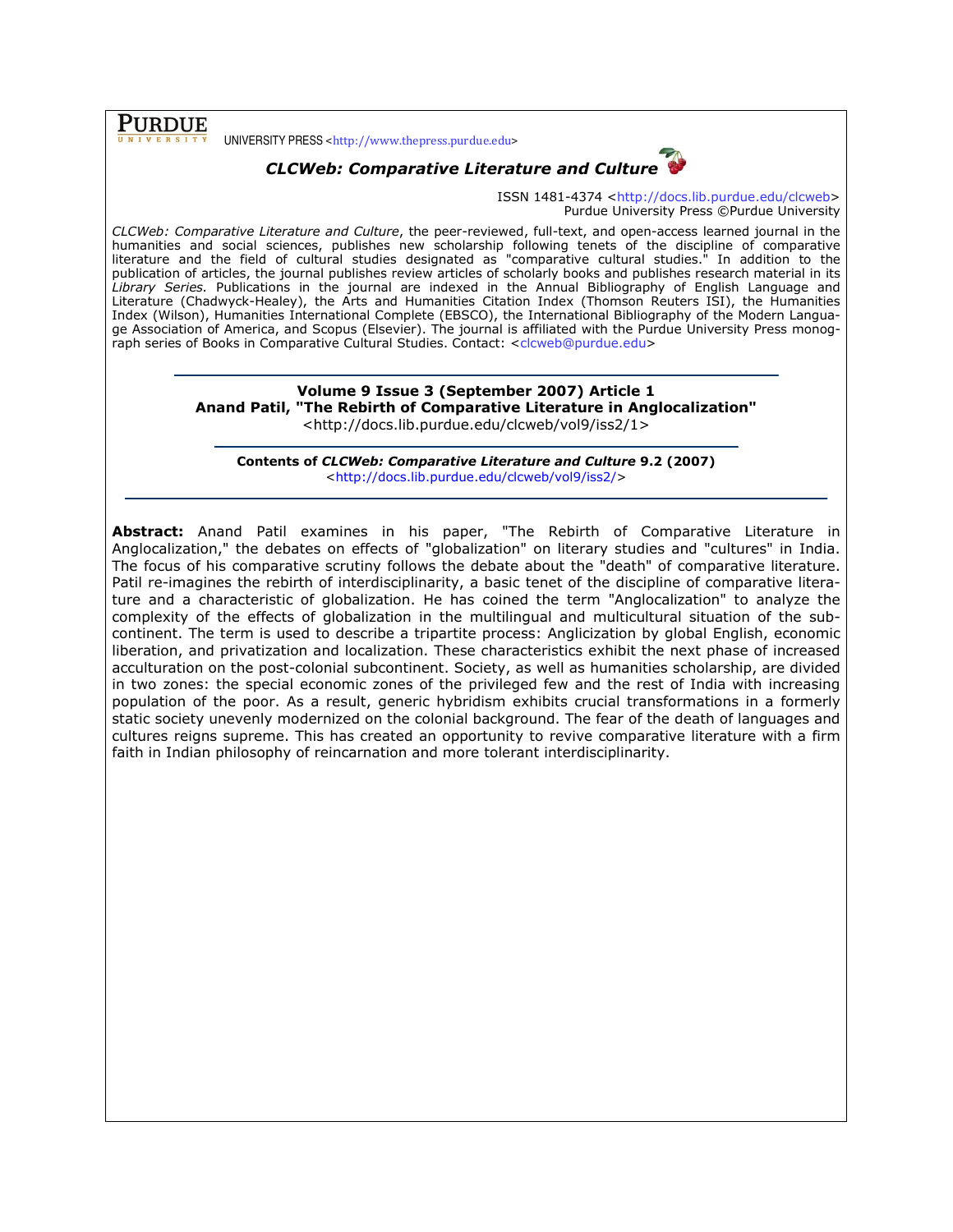## Anand PATIL

#### The Rebirth of Comparative Literature in Anglocalization

So far the positive as well as negative effects of "globalization" are being discussed in all walks of life in India. It has become a watchword in the themes of literary conferences and debates. Lois Parkinson Zamora commented critically on the effects of globalization on not only literature and culture but also on teaching profession in Latin America. To some extent, similar effects are visible in Indian literature and culture. The term "globalization" is used by Lois Parkinson Zamora to refer to the "changes in cultural conditions worldwide" during the past ten to twenty years and she has sorted out following three characteristics of this "complex of transcultural operations": The presence of new information and communication technologies, the emergence of new global markets; the unprecedented mobility of peoples and levels of (im)migration, with their accompanying cultural displacement(s); and the reconfiguration of space, both conceptually and experientially (<http://docs.lib.purdue.edu/clcweb/vol4/iss3/1>). This discussion leads us directly to comparative cultural questions. Titles of works such as comparative politics, comparative mathematics, comparative physiology, etc., show -- historically -- how anthropologists, economists, ecologists, and several others become cultural comparatists who weigh cultural differences. All such terms signify current "spatial realignments." Some of them do not have equivalents in our regional languages. I have coined the term "Anglocalization" to trace the effects of global English, globalization and localization in the Indian context. The reference to the "death" of comparative literature is with regard to Susan Bassnett's 1993 book, Comparative Literature: A Critical Introduction, where she writes "today, comparative literature in one sense is dead" (47) and to Gayatri Chakravorty Spivak's 2003 book, Death of a Discipline, two eminent scholars of comparative literature who speak from the "centre" (Europe and the US), when comparative literature in India -- a "periphery" -- is in its initial stages of development as an independent discipline, intellectually and institutionally (on this, see also Tötösy de Zepetnek, Comparative Literature, "From Comparative Literature"). It is a paradox of neo-culturalhomogenization and/or US-Americanization that a round table conference was held on Spivak's book at New York University where Reinaldo Laddaga observed: "We have to find a way of comparing the kinds of verbal objects that have been studying in our classes with the verbal objects created for use online. The remark was not outrageous. Arguably, the energies that In the not too distant past our students to printed media now spent in digital space, in playing computer games … The emergence of projects that connect aspects of the modern literary tradition with virtual spaces mentioned above in order to facilitate what might be called 'mediated conversations'" (449).

 But, at present, a select few "Indians" (the nomenclature of Hindustan by European colonizers/invaders), including NRIs -- a non-resident Indian (NRI) is an Indian citizen who has migrated to another country, a person of Indian origin who is born outside India, or a person of Indian origin who resides outside India (on this, see Wikipedia <http://en.wikipedia.org/wiki/Nonresident\_Indian\_and\_Person\_of\_Indian\_Origin>) -- may have the borrowed voice in such a "mediated conversation." But an average "subaltern" Bharatiya (Bharat for India, Bharatiya for its "native") is silenced by the breath-taking transformations and widening gap between the rich and the poor. The fear of the death of languages, literatures, and cultures is very much a concern to many. As a result, there is a nativist resistance to the "tsunami" of globalization in booklets published and speeches in India but that do not succeed in inspiring a true resistant literary movement. My position is that of a postcolonial comparatist and culturalist and thus notion of "Anglocalization" signifies the salient features of the next phase of literary acculturation in postcolonial India. During the pre-independence period, sociologists used to describe a twin process as "Anglicization" and "Brahmanization" (named after the high caste, custodian of elite culture and language) or "Sanskritization" (named after the classical language of India, Sanskrit) during the British and Portuguese colonialisms. In fact, this was the elitist nomenclature by the Orientalists for manipulating consent of the upper caste comprador class intelligentsia. Today "Anglocalization" points out both the positive and negative effects of this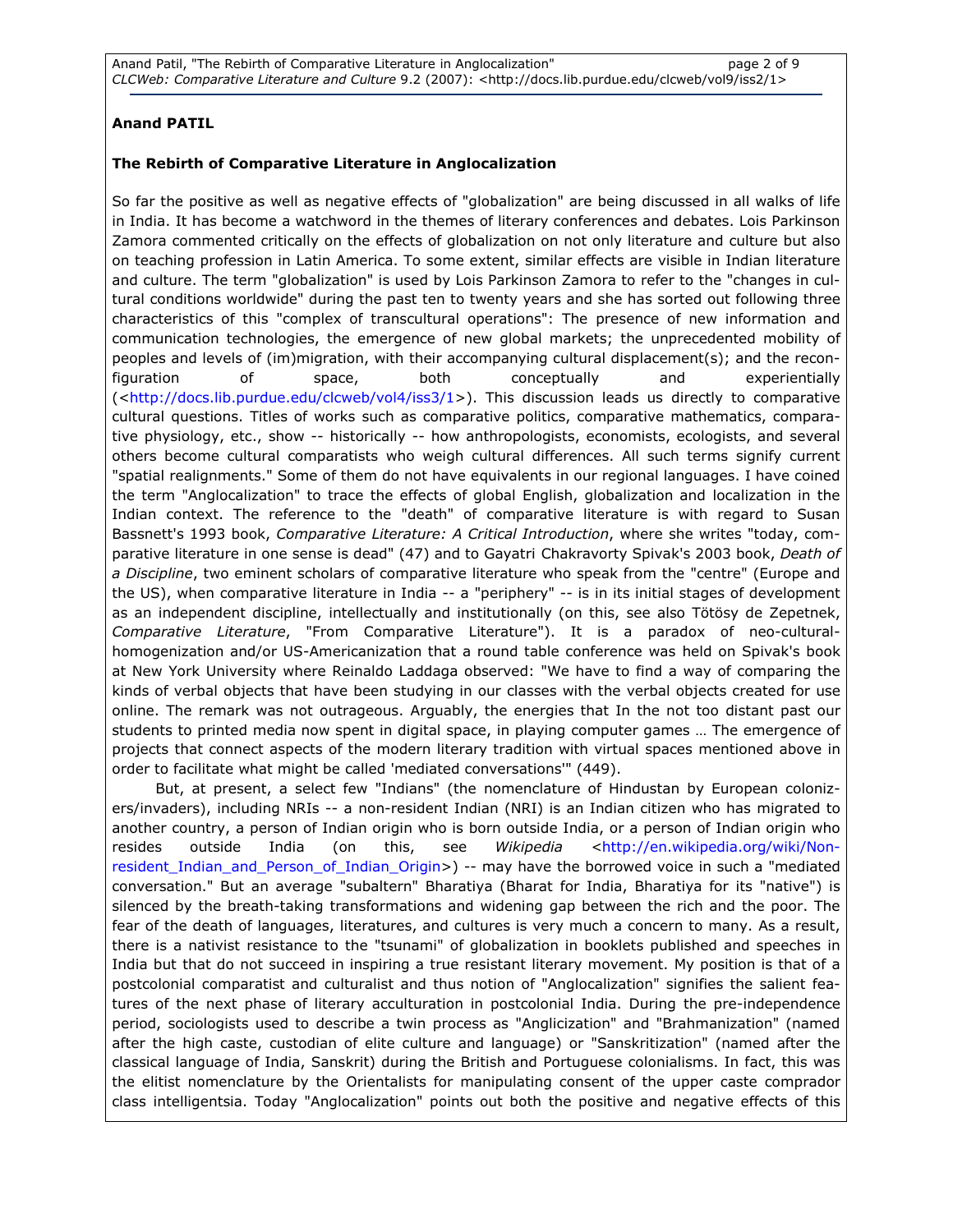Anand Patil, "The Rebirth of Comparative Literature in Anglocalization" page 3 of 9 CLCWeb: Comparative Literature and Culture 9.2 (2007): <http://docs.lib.purdue.edu/clcweb/vol9/iss2/1>

complex process dominated by the use of "global" English at "call centers," increasing global interculturalism, and the local resistance to the special economic zones, as well as the elitist cultural centers. This shows how we have to adopt a global comparative perspective to interpret both the alien and indigenous cultural cum literary events. For example, the electronic media of the global village hyped the appearance of Kiran Desai in Indian saree to receive the Booker Prize for her novel The Inheritance of Loss in which she depicts the loss of cultural heritage and is suggestive of several transformations in Indian society; Meena Prabhu, the British-Indian NRI elite writer of Mazen London (My London), contested the election for president of the local All India Marathi (name of an Indian major language), and V.S. Naipaul, the British-Caribbean writer of Indian roots was knighted by Queen Elizabeth II.; a Marathi play Vastraharan (a strip-show by force) was performed in the U.S., etc. Under such circumstances of interliterariness and interculturalism, neither a text nor an author can be studied in isolation without a global context. Comparatively static semiotics of our literary culture is being revolutionized by global forces in respect of four major aspects of language, mind, and politics as discussed by Noam Chomsky and these four aspects are the notions of internalism, nativism, universalism, and constructivism (on this, see McGilvary 4).

To use the metaphor from the Mahabharata (globalized by Peter Brooks' dramatization in England) our traditionally fractioned literati are being revitalized today by the Anglocalization of the "cultural capital" into two divisions: the SEZ: Special Economic Zone, where the digital spaces of Drona and Arjuna (high caste elite characters from the Mahabharata) select few internationalized writers, especially from the traditional custodians of culture and media powers of the priestly class, which was always patronized by the ruling class and the local colonized space of orality and print media occupied by the majority-Eklavyas (Eklavya is a lower-caste down-trodden character in the Mahabharata, deprived of education because of the status of his caste: his thumb was asked for as a gift by Drona to handicap him in his self-taught art of arrow shooting). Such subalterns who considered the British rule in India a blessing, now find globalization a boom. To the other extreme, the peasant class of the marshal race is marginalized to commit suicide. The poor has little space in the cultural capital acquired in the process of anglocalization. How far are literary studies aware of such crucial transformations? Are we ready to accept the challenge of this metamorphosis or merger of comparative literature either into "area studies" (Spivak), comparative literature as "translation studies" (Apter), or into "comparative cultural studies" (Tötösy de Zepetnek)? Are we equipped with innovative conceptual tools to study the rich and complex intertextuality created by the tsunamis of global interliterariness? Our print capitalism is not yet totally been displaced by communicative capitalism of the electronic global village. Elsewhere, I have demonstrated how Steven Tötösy de Zepetnek's ten-point proposal for developing comparative cultural studies can be applied with certain modifications in the Indian context (see Patil, "The New Indian Comparative Literature and Cultural Studies"). It is a more relevant comparative cultural study to link the processes of the journey of the literary awards and interculturalness from the centers of literary culture to its peripheries. For example, Kiran Desai's Booker Award winner, The Inheritance of Loss (2006), is a product of international interculturalism and interliterariness. On the contrary, Namdev Kambale's Raghavwel (The Dawn of Time") in Marathi, the Sahitya Akademi's Delhi awardee, is the product of contemporary Hindu culture conditioned by imagination and local cultural conflicts. Both are published in the same decade, but there is a great difference in degrees of acculturation, techniques, and the awareness of the international forces of globalization. However, the similarities lie in their basic caste/culture conditioning and "carnivalization" of culture. Desai belongs to the elite class of Eurasians and Kambale to the subaltern caste/class of dalit (the term used for lower-caste reserved categories) Mang (name of one lower caste) community. Hence, Desai's novel is a postmodernist product of a rich international cultural carnivalization and the latter's modernist text that displays more local politics of culture, caste, and its features of modernism suggest what Lord Macaulay predicted in his "Minutes" of 1835. That generic hybridization is exhibited in SMS, graffiti, internet epistolary forms, and in innumerable adaptations from English texts into Indian languages today. India is considered to be a "linguistic giant," having 1600 mother-tongues reducible to about 200 languages; but it seems to be badly affected by the globalization that encourages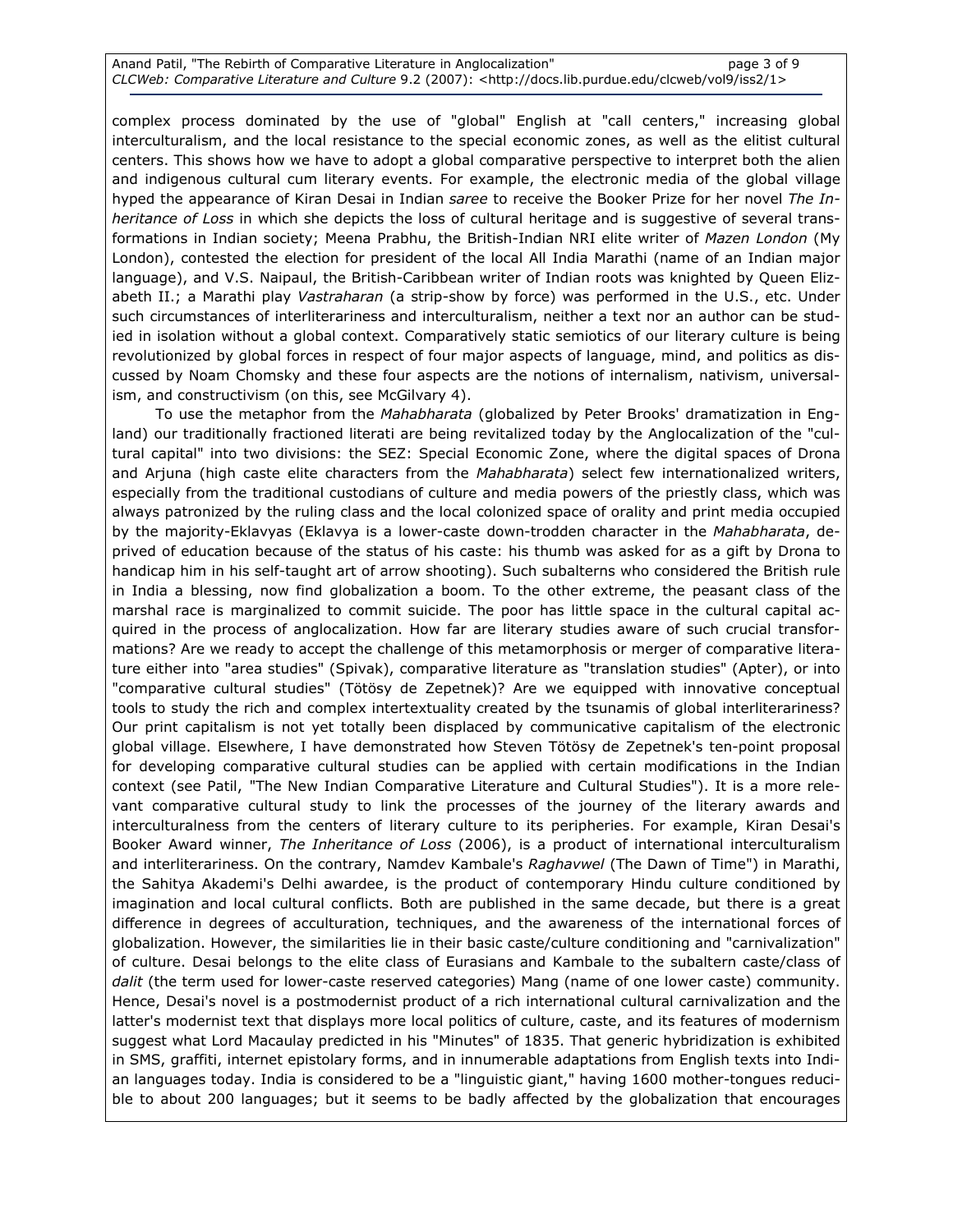Anand Patil, "The Rebirth of Comparative Literature in Anglocalization" page 4 of 9 CLCWeb: Comparative Literature and Culture 9.2 (2007): <http://docs.lib.purdue.edu/clcweb/vol9/iss2/1>

only English as the medium of schools and universities.

 Of course, there is a mushroom growth in translation of foreign, especially Euro-American texts, as well as marketing them in India. The Euro-American monarchs of print media have established collaborative publication firms which have started to publish books preferably in English and a few in Indian languages, especially those that prorogate so-called elitist "high culture" (my issue with this is that it might eliminate multilingualism and multiculturalism). These forces have silenced indigenous resistant literary movements representing innumerable caste-culture-region-based fractions and local "cultural clashes." To the other extreme, the World Wide Web is occupied by the homogenizing "higher culture" marketed by electronic media monarchs. The huge computer programmes of the interactive translation of texts online such as La balata del Corazza (The Ballad of Corazza) by the five-member Italian Collective Wu Ming (Chinese for "anonymous") and the Translation Map by the US-American artists Warren Sack and Sawad Brooks are striking their roots in India. Several such developments pose a question of how to articulate a practice of reading and writing that fosters global citizenship cum netizenship. Such a space is misused by the silenced subalterns for internet plagiarism, remixes, and gimmicks at different levels. We need good detective critics and a new aesthetics of plagiarism. The belatedness of cultural literacy, the poverty of theoretical conceptualization, and traditional hierarchical intuitive, mediocre modes of impressionistic self-centered criticism have stuck us into the mire of preliminary parallel or analogical comparative author studies. "A" the Marathi author is compared with "B" English-language writer, if the researcher is a teacher of English, and "C" the Hindi writer is yoked by violence to the neck of "D" the Marathi author, if the research is undertaken in a Marathi or Hindi department. Even two authors in the same language are compared. This is the mockery of comparativism, rampant in our academic world. Barring a few exceptions, the crisis of the mastery of a foreign language has mainly handicapped our comparative studies.

 We are born in comparison and grow in great multicultural confines of "Otherness," but in our cultural traditions and as the colonized, to use Mikhail Bakhtin's concept with modification, "antidialogic" curricula leave no space for comparison at the undergraduate level. In fact, scholarship in comparative literature strengthens the creativity, helps the process of production of knowledge, and leads to innovation. It was proven in the past that achievements of the Indian writers who were trained at the colonial centers in Europe were considered to be trend setters. They were canonized as "fathers of new genres" and pathfinders in modern Indian literatures. My study of Western Influence on Marathi Drama (1993) and other books have demonstrated how our political relations with the West and acculturation go hand-in-hand. But there are a few examples of local cultural politics and literary poetics which determine the scope of such interculturalism. To cite a single sample case, it can be studied comparatively with all colonial contexts how the foundation of philological comparative studies was laid down by British Orientalists. One of the out standing D.Phil. dissertations, The Origin and Development of Religion in Vedic Literature by P.S. Deshmukh was published by Oxford University Press in 1933. But that tradition was not developed further owing to the religious constraints and opposition to comparison in the Vedic tradition. When I translated Deshmukh's work into Marathi in 2004 on the occasion of the writer's birth centenary, our literati were taken by surprise that it was by the same late Dr Panjabrao Deshmukh, the Central Minister for Agriculture, after whom an agricultural university and hundreds of institutions are named. Such gaps in the reception of comparative studies were created perhaps not only by religious powers but also by local cultural hegemonies. Today, bibliographies of comparative literature display that the contributions of Chinese comparatists are more in number and competent than Indians, albeit China was never wholly colonized and English is not one among its national languages. There must be something that is lacking in our creative thinking as well as critical theorization owing to mimicry and dependence complexes inherited from the colonial past. As a creative writer, I found my conversion to comparative literature a more lively academic activity just as a lonely traveler finds an oasis in a desert. Let me cite an inspiring illustration of Ezra Pound, one of the founding members of the International Comparative Literature Association / Association Internationale de Littérature Comparée at Oxford in 1954. Naikan Tao traced the significance of the role of Pound's training in comparative literature in shaping his comparative poetics with special refer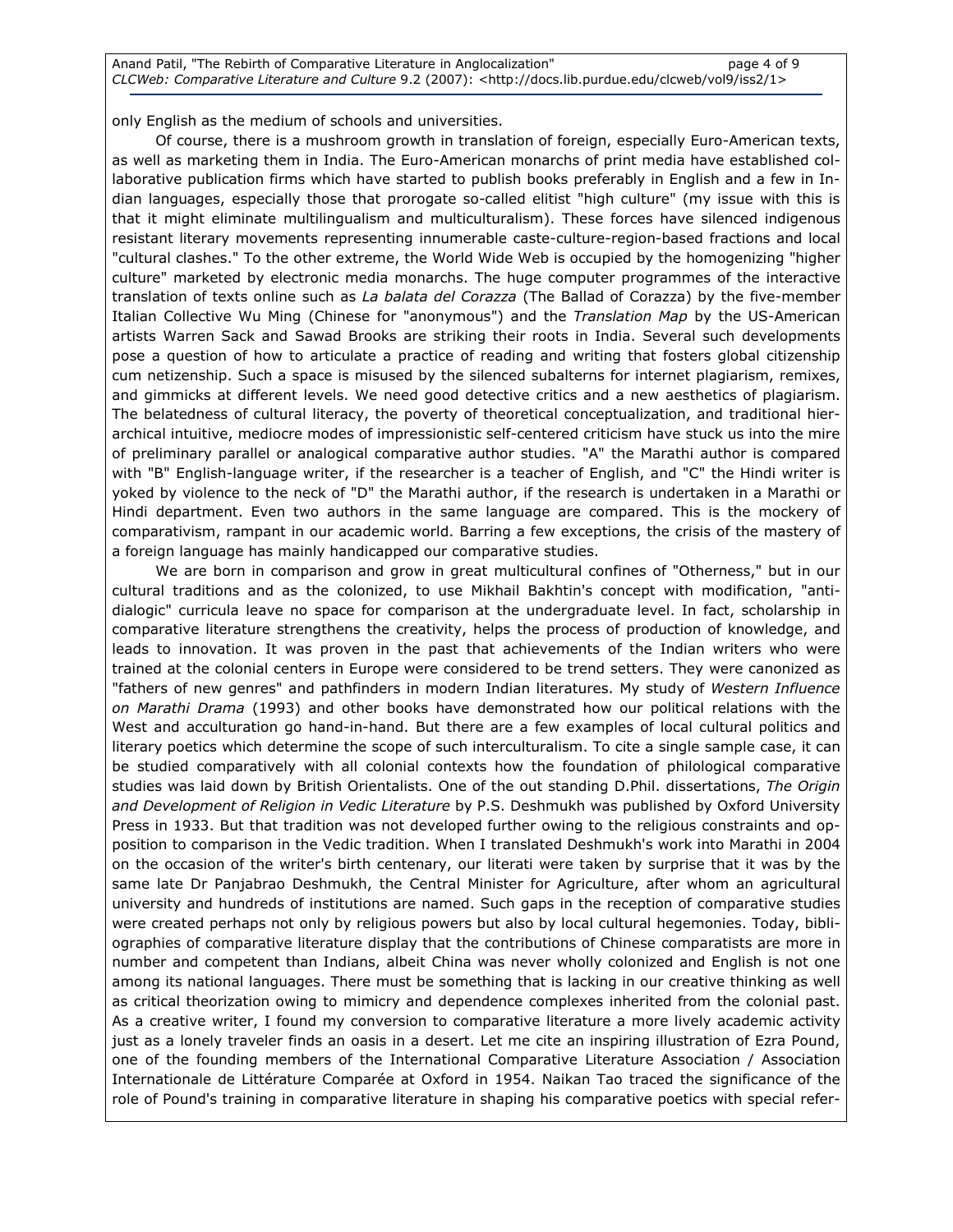ence to his interest in Chinese poetry (<http://docs.lib.purdue.edu/clcweb/vol3/iss4/1>). Tao argues that Pound viewed the notion of comparison "as a stimulus to invention" and that this underlies his "cosmopolitan stance and his endeavor to encompass world literature as a whole in an attempt to establish universal poetic criteria" (<http://docs.lib.purdue.edu/clcweb/vol3/iss4/1>). Tao understands this as "an epistemological norm and it is closely related to his [Pound's] ideogrammatic method and conceptual framework. Pound's 1954 Literary Essays show how he studied European literature comparatively with "definite intention of finding out what had been written, and how" (<http://docs.lib.purdue.edu/clcweb/vol3/iss4/1>). Pound's two persistent motives are to clarify what has been written in order to invent something new; to discover better elements as a "cure" for the maladies in modern poetry. His interest at that time was determined by the then contemporary three dimensions of comparative literature: the Western heritage and East-West and world literature. But he preferred to cross the boundaries of Europe in order to arrive at a "maximum geographical dimensions" of comparative literature. These interrelations led Pound to his theory of imagism and he rightly believed that comparison stimulates "acquisition" and transmission of Knowledge. He used it in his "criticism and poetics" (<http://docs.lib.purdue.edu/clcweb/vol3/iss4/1>). Much water has flown under the bridge since….

S.S. Prawer's preliminary definition in his 1973 Comparative Literary Studies: An Introduction can be taken as a point of departure here: "An examination of literary texts (including works of literary theory and criticism) in more than one language, through an investigation of contrast, analogy, provenance or influence; or a study of literary relations and communications between two or more groups that speak different languages" (8). Elsewhere, I have analyzed the significance of Prawer's Karl Marx and World Literature which, in turn, motivated me to undertake the comparative exploration of Y.B. Chavan's reading of world literature and its impact on his political and literary career (see Patil, Tulav [Comparison]). Till then, several Marathi monolingual-literary studies in traditional mould had never traced that major aspect of Chavan's career comparatively. This speaks volumes about the importance of the comparative method in our study of literature. While arguing for crossing the boundaries by adopting the comparative method based on parameters "evolved similar to other fields of inquiry," Aldo Nemesio writes: "For these reasons, it is often a disappointment to attend a conference concerning literature. One often finds that the boundaries of the conference are inadequate in relation to the questions one would like to ask. Focusing one's attention on a single author may lead to acts of celebration, in which all the participants feel they are part of the same group because they share the memory and the appreciation of the same text (I am aware that there are, in many ways, differences in the construction, tone, and approach in the conference from culture to culture in the context of regions such as North America, Europe, Asia, or Africa) … in this case one's main task is to attempt to understand human literary behavior by means of sampling of several texts produced by several authors. This comparative investigation tries to understand the working of those human activities that are related to writing, distributing, and reading objects which -- in ways that differ in different cultures -- are called literature. Work concerning single author is a preliminary operation … to have enough data on which to ground our literary research" (<http://docs.lib.purdue.edu/clcweb/vol1/iss1/1>).

 Let us signal our approach in seminars, conferences, annual celebrations with Nemesio's broadly-based comparative cultural approach. Our approach is normally "monoliterary" and topics are, to use the phrase from the corpus of Prospero-Caliban, Crusoe-Friday, Oedipus Rex, and other colonial complexes, "childish," popular, and approval seeking. By nature, comparative literature continues to change and is open to diversity and innovation. The title of Charles Bernheimer's 1995 Comparative Literature in the Age of Multiculturalism also points to these winds of change. In my opinion, comparative literature as a discipline, although endangered by other global disciplines introduced by the global boom of information, needs to maintain a post-colonialist secular stance and not in opposition to cultural studies that in fact balances intrinsic and extrinsic literary elements. It may be renamed as "comparative literary cultural studies," but too much emphasis on literariness and "high culture" paraded in our impressionistic criticism that occupies 80% space in our curriculum needs to be changed. In order to get rid of shallow fickleness and extreme intuitive notions of literariness or greatness in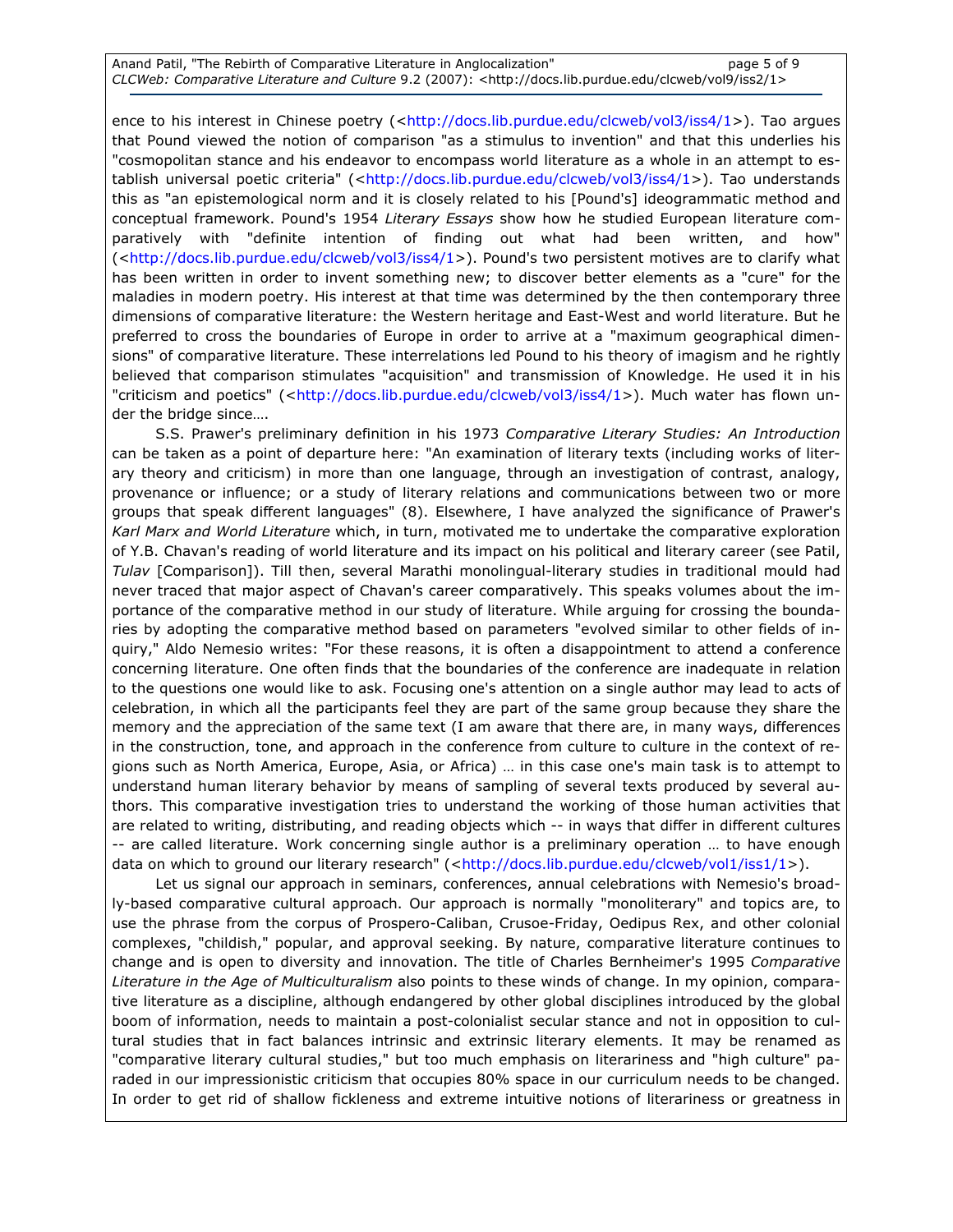literature, we must demand the objectives of "scientificalness" in the study of literature as suggested by Tötösy de Zepetnek. The real danger lies in oversimplifications in the name of democratization, globalization, and social justice in the multicultural situation of India. It is a paradox that not an Indian but a German scholar, Hyacinth Cynthia Wyat, was awarded a doctorate in English for the dissertation R.K. Narayan as a Brahman Writer, submitted to the University Rovira I Virgil in 1997. A healthy comparative cultural approach might liberate our literary studies from the traditional patterns of cultureconditioning intrinsic approaches and the politics of culture framed in the name of modernist poetics.

 As far as my own comparative studies are concerned, it is revealed that the monopoly of traditional cultural capital by the upper most caste has played a major role in mediating alien, especially Euro-American culture, and our energy is wasted in local cultural struggles. As a result, it is a lessresistant Indian literature that uses borrowed alien weapons in local "cultural clashes." This is the major difference between the African-Caribbean-Chinese aesthetics of resistance and our aesthetics of spuriosity, to use Naipaul's harsh term "mimicry." For instance, a performance of a musical play Sangeet Saubhadra (1883; a musical, Subhadra's Marriage) by Annasaheb Kirloskar, the father of Marathi musical drama, was staged in Pune in 2007 to celebrate the centenary year of its original performances. As it was paraded as an "original musical play," it can be concluded that we suffer from tremendous cultural amnesia. Recently I examined more than hundred prefaces written by the playwrights themselves to their postcolonial plays in Marathi. My findings confirm the above mentioned mode of mediating culture and literature. Drama is the most influential public media and a gateway of culture. It is a useful cultural laboratory to examine the clash of alien and indigenous elements on Vyasian-Valmikian or Homerian-Virgilian battlefield of the dramatic text. Surprisingly, most of these texts are the products of the Anglicized upper-middle-class high culture, but 90% are offshoots of European and US-American plays: British, French, German, and US-American texts dominate our stage. I found K.K. Ruthven's 2001 Faking Literature useful to analyze various kinds of forgeries, generic hybridities, hoaxes, recounter featings, retailorings, frauds, collages, refabrications, remakes of bastard versions, duplications, and whatnot in our dramaturgical literature. It is interesting to note that both Indian Visram Bedekar and European Ruthven suggest that there is a need compile a separate encyclopedia of literary terms to describe such processes of articulating intertextualities. There is a dearth of literary concepts in this respect and the expert judges, reviewers, critics, etc., need special training to engage in this undertaking. According to Ruthven, "the production of a literary text is an act that reveals the spurious nature of literature itself." She insists that "literature acquires the illusion of authenticity by being dissociated from what are represented as ersatz approximation of dubious practices in such activities as literary criticism, book reviewing and awarding of literary prizes, forgery merits spurious attention from cultural analysis and should be a key component of literary studies" (back cover of the book).

 Other Indian arts are not exceptions to this overpowering effect of alien texts and scholarship in India has not yet paid sufficient attention to them. The expressions "intercultural theatre," "international film production," "collective authorship," still sound odd to Indian ears. We are delighted when the popular Hindi song "O My Girl of Black Coloured Eyes, Your Eyes are Black, Black" ("kajara re tere kale kale nayana") encases the highest rating in Africa, but are disappointed when there is a generic hybridization of our classical song and alien pop music. Although the great singer Lata Mangesher resisted such intercultural and international remixes and gimmicks of the old popular songs, she is finally appropriated by the media as she showed her presence at the Voice of India competitions on a private channel of television. Similarly, a French director of a film joins hands with an Indian producer because both of them have to fight with the dominant influence of Hollywood films. Thus, "disorganization" of a different kind has been making tremendous transformations in our formerly relatively static local life. A comparative cultural as well linguistic study of SMS and graffiti writings is more important and also relevant today than the huge compilations of single-author studies. Similarly, studies of the reception of alien languages and songs in advertisements on television are more meaningful than general parallel studies of two Indian writers. Goethe and Rabindranath Tagore dreamed of "world literature" in two different contexts of nations and cultures in 1827 and 1907, respectively. As I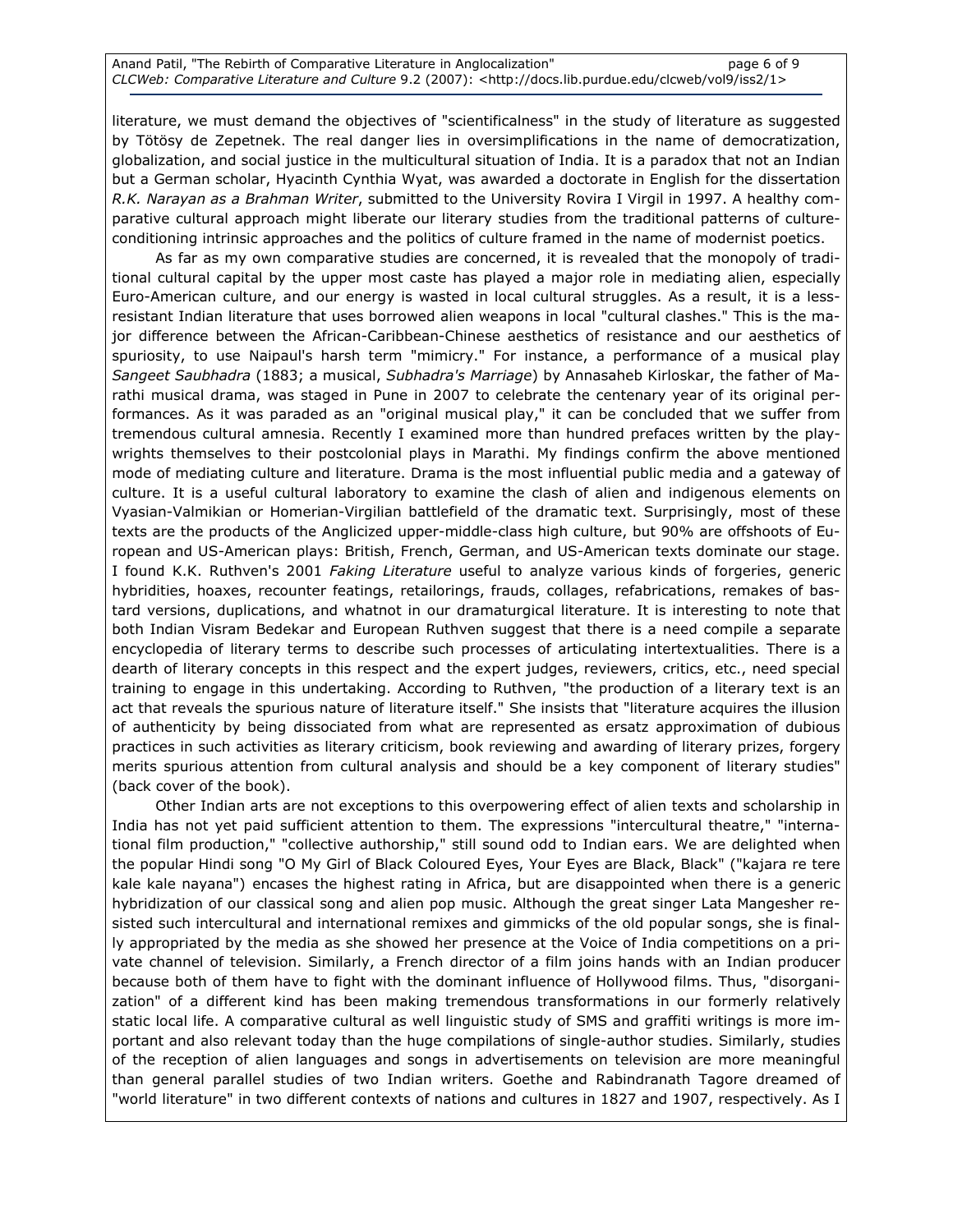Anand Patil, "The Rebirth of Comparative Literature in Anglocalization" example 2 of 9 CLCWeb: Comparative Literature and Culture 9.2 (2007): <http://docs.lib.purdue.edu/clcweb/vol9/iss2/1>

pointed out earlier, their dreams came true when the "intercultural" Mahabharata was staged in England at the turn of the previous century. Patrice Pavis writes "so might the dramatic and scenic writing of Cixous and Mnouchkine in their staging of Indian history (L'Indiade), in which simulated corporeal and vocal techniques were supposed to represent diverse ethnic groups in the Indian subcontinent. Or Barbara's reading of Faust for Japanese or Indian dancers" (160). A comparative study of such intercultural products by an Indian comparatist is the need of the hour to judge the quality of such "mediated conversations." It is often claimed that Indian cultural tradition is known for tolerance and assimilation of foreign influences and the complexity of multilingual, multicultural, and ethnic, to use Raymond Williams' popular phrase, "structure of feelings." But now the forces of Anglocalization are so great that the central government of India has to sanction thirty-million rupees for the protection and growth of indigenous languages and literatures. Malcom Pender's 1998 Contemporary Images of Death and Sickness: A Theme in German-Swiss Literature increased my cultural literacy when I was writing a novel on the theme of "desired death" and was flabbergasted by the huge Western bibliography on death. Such foreign models may help us to fill the gaps in our literary as well as cultural files. Thus, the major problem is to define the parameters of "Self" and "Other" in the Indian context.

 The theorization of a new comparative literature in these terms is necessary for the metamorphosis or Indian reincarnation of comparative literature. In the Western metaphysics of tragedy there is no scope for rebirth and the theory of karma (action and deeds). According to Hindu philosophical thought, the class-caste or category in which the individual will be placed at rebirth depends on the nature of good or bad deeds of the concerned person recorded by Chitragupta (the clerk of god) in heaven. The metaphor of two birds sitting on one branch of the tree is used in the Upanishadas (the ancient Hindu scriptures) to explain the duality of good and evil forces in mind itself. The title of Vishram Bedekar's autobiography is Ek Zad Don Pakshi (One Tree Two Birds) and the structure of this autobiography is determined by the metaphor of two birds. Freudian and Lacanian theories need a little bit of modifications for theorization of "Otherness" and "comparison" in the hierarchies of castes and sub-castes in multi-religious Indian society. Because this is the foundation on which Indian comparitism as well as identities are to be built. The comparative method is based primarily on hierarchies and (comparative) cultural studies deconstruct them. The issues of caste, creed, region, and nationalism and their implication for the "Self-Other" paradigm are of great significance for the Indian comparatist. The unique caste based neo-classification of a literature in one Indian language also demands various approaches to the Self-Other paradigm at different levels and implications of this for notions of caste and nation are important here. The hypothesis that every Indian, to some extent, is multilingual by birth needs to be tested well. Two important propositions are accepted at the global level of comparative literature as well as of comparative cultural studies, namely the knowledge of more than one national language and literature and/or the knowledge and application of other disciplines to the study of literature(s), that is, interdisciplinary scholarship and training (on this, see, e.g., Tötösy de Zepetnek, "The New Humanities"). With such focus on the Indian Self-Other problem we have to discuss diverse notions of "boarder crossings." Our tradition of the three-language formula at the national level has increased the number of stereotype, superficial and simplified author-studies tracing parallels, analogies, or mere mechanical catalogues of influences and so on. These are mainly related to Hindi, English, and first-language texts only. Since English is the only "window to the world" for us, our overdependence on English or Hindi translations has imposed innumerable limitations. For instance, our best comparative literature programmes are based on translations which fall in the category of the three-language formula only and they are confined to mostly Euro-American texts and exhibit ignorance of the twenty-four constitutionally recognized Indian languages and more than six hundred dialects. In fact, our multicultural situation provides a fertile field for comparative literature and culture studies in terms of the Lacanian "Big Other" and the "little Other," as well as in terms of Bakhtin's theory of the self as formed in dialogues with others, both indigenous and foreign. Such an ideology of the inclusion of the Other gives great scope for various studies of minority discourses, because every caste group or sub-culture group forms the minority in India. But the local "civil strifes" and laws discourage such comparative cultural studies as an image of Muslims or Kshatriyas in the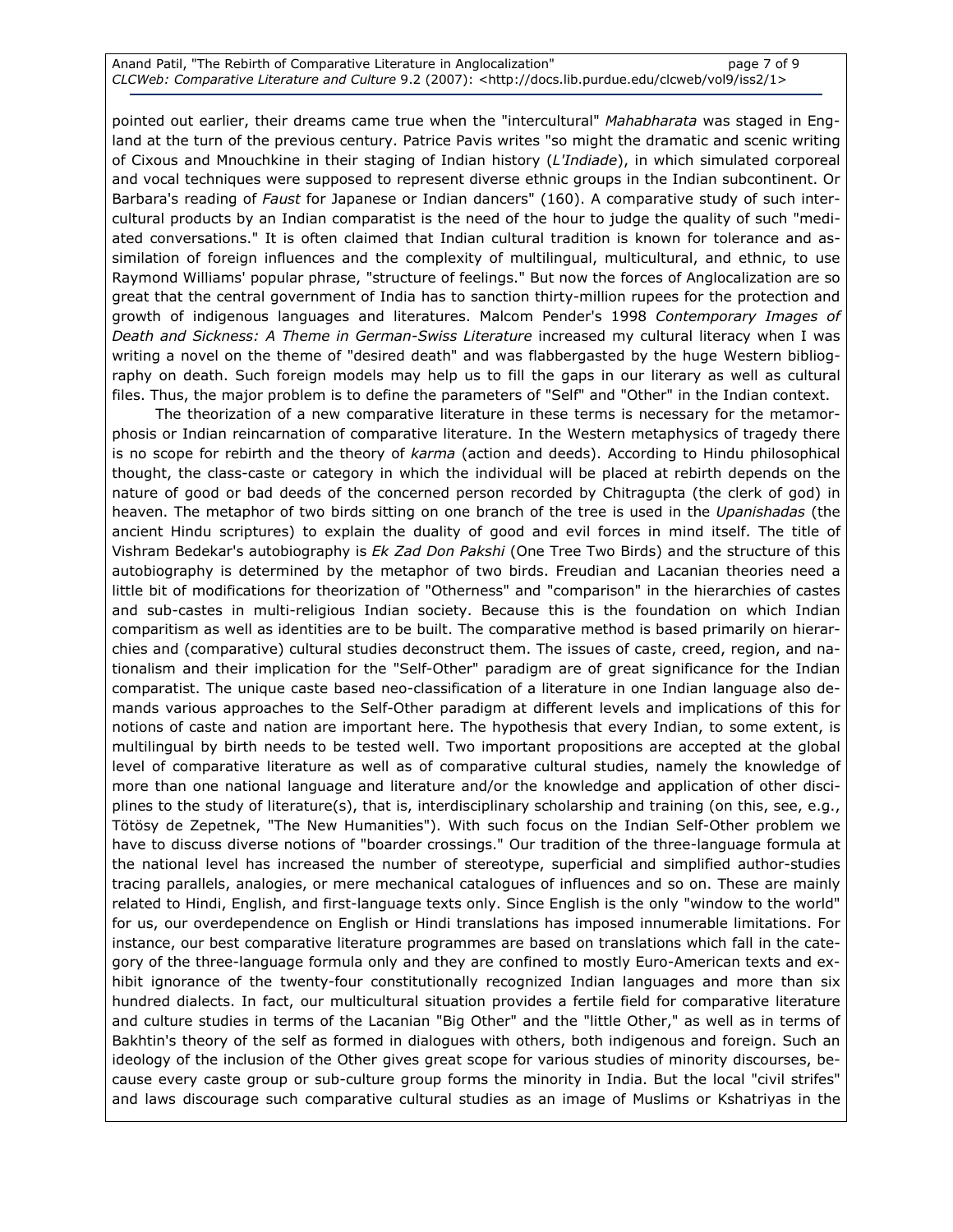writings of Brahmans or of Brahmans in the works of dalits, respectively. To cut a long story short, the superficial secularism, less than or anti-dialogic education, and the innumerable indigenous as well as foreign subtle forces of imperialism are at work in postcolonial situations.

 The innumerable predictions of the epidemic of "deaths" in Western academia have not yet touched Indian scholarship. To name a few, the pronouncements of the death of comparative literature by Bassnett and Spivak least bother us. Instead, the present situation demands an adequate understanding of how interdiscipliniarity appears in each text. Each language and identity involves the issues of gender, caste, tribe, race, ethnicity, culture, region, and nation. Still, we have rich oral texts and oral cultures in India and they need more microscopic explorations in anthropological and literary and culture studies which provide multiple contextures for international projects. We have to foreground relations between literature, language, anthropology, history, etc. And thus the study of crosscultural borrowings would lead to a new theory of comparative poetics. For example, at international level Spivak and Arun Prabha Mukherjee might develop the theories in the U.S. or Canada, respectively. But it should be noted that they are originally from the elitist high-caste culture group which traditionally mediated Western culture as a comprador class. Now they are in the privileged position of the Indian diaspora; hence their perspectives on the colonized subaltern's inability to speak and the aesthetics of opposition in writing from the hyphenated space can be challenged. About which subalterns and oppressed are they speaking? In whose voice are they voicing those theories, from where, and with which politics of culture? Our dalits (the poor in the lowest castes) have struggled to develop an "alternate" aesthetics but without any international comparative perspectives. Our writers write from very different hyphenated spaces yet to be defined. Thus some major problems facing Indian comparatists come to light. They need to be dealt in a more thought-provoking manner. It is not only necessary to reconsider the diversity in unity of Indian literatures but also to analyze topics, authors, disciplines, and intellectual traditions from the perspectives of internal contextures. It is more relevant to explore the multiplicity of creative as well as other tensions and their manifestations in diverse areas such as autobiography and history, writing and orality, auto narrative of an indigenous dalit writer….

 Before I conclude, it is interesting to note the global similarities in globalization and conferencing literature in general and comparative literature in particular. In my career, I have been invited to deliver key-note addresses at several such conferences and seminars in India and to present papers in international conferences abroad, almost all of them held in the current decade and glossed the term "globalization." The responses of the majority of participants were just like those recorded by Babis Dermitzakis in his "Globalization and Conferencing Comparative Literature in Egypt and Slovenia" (<http://docs.lib.purdue.edu/clcweb/vol3/iss1/7>). After discussing how globalization has posed "a new threat to culture and society" and given rise to a new problem of defending ones own cultural identities, Dermitzakis refers to various responses by scholars presenting papers at the conference. For example, according to Dermitzakis, Bill Ashcroft's paper "Resistance and Transformation" focused on the former colonies and Ashcroft explained how arguments about resistance to globalization are locked into binaries. Dermitzakis summarizes: "Resistance, if conceived as something much more complex than a binary opposition, can be seen to be effected in that wide range of processes to which post colonial societies have subjected imperial power. The most sustained, far reaching, and effective interpretation of postcolonial resistance has been the 'resistance to absorption,' that is, the appropriation and transformation of dominant technologies for the purpose of reinscribing and representing postcolonial cultural identity. And this is the case in not only dominant technologies but also in dominant West-generated cultural currents" (<http://docs.lib.purdue.edu/clcweb/vol3/iss1/7>). In sum, like Claudio Guillén, I dream that Indian comparitivism will also pave new paths of appropriation and transformation of dominant technologies. Indians have developed their own software technologies which surpass electronics in advanced countries; similarly, Indian comparatists will succeed in deconstructing both the Western as well indigenous imperialism to decolonize the Indian mind. Indian culture is originally pluralistic with many centers but now it needs to develop a "resistance to absorption"